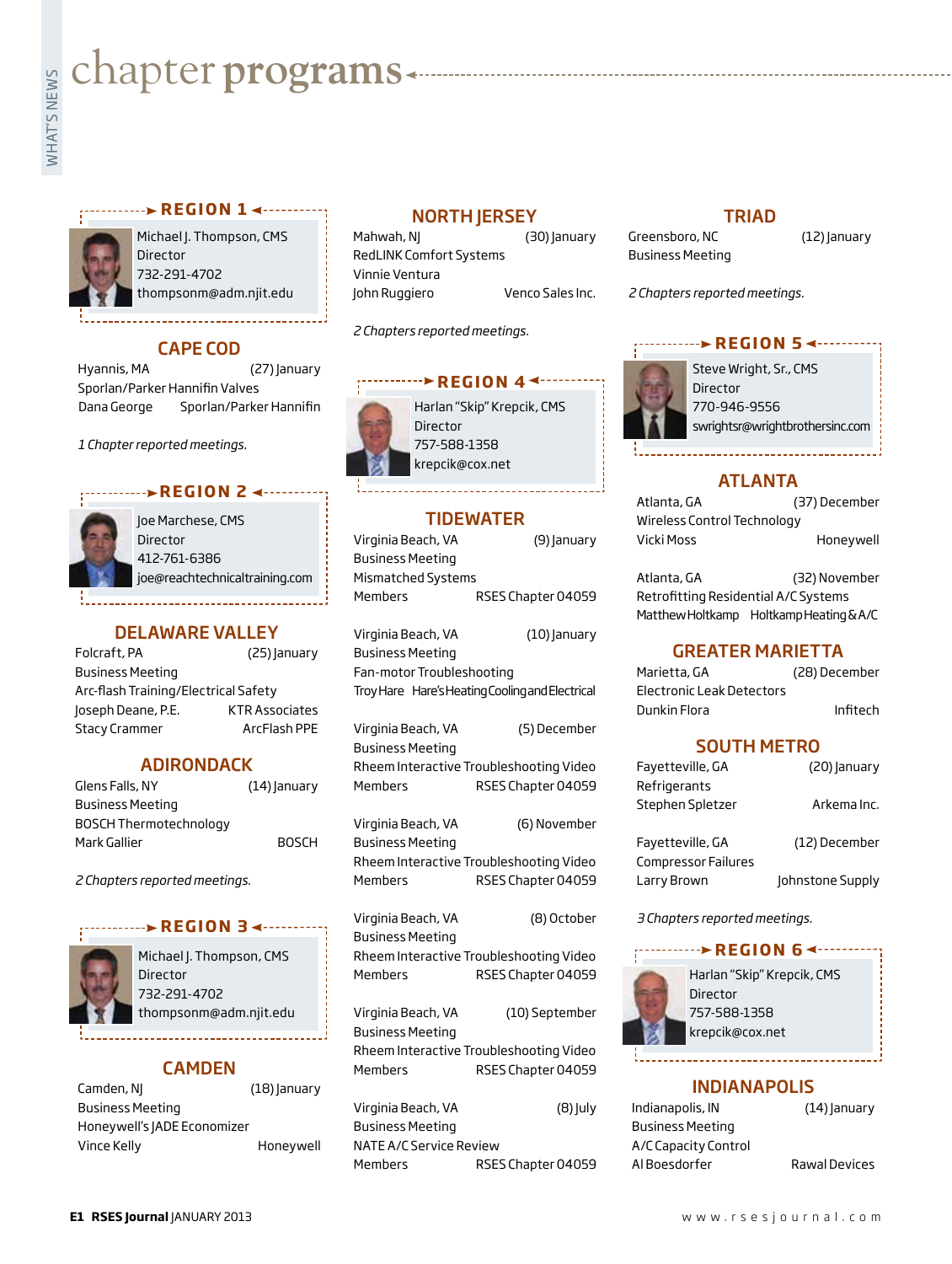Indianapolis, IN (18) December Boiler Treatment Nate Decker Nu-Calgon

Indianapolis, IN (10) November Business Meeting Gas Heat

Dave Oliver, CMS RSES Chapter 06082

# CLEVELAND

| Cleveland, OH           | (7) January           |
|-------------------------|-----------------------|
| <b>Business Meeting</b> |                       |
| Accessories             |                       |
| Jim Copeland, CM        | Jim Copeland Services |

# **DAYTON**

| Dayton, OH             | (32) January         |
|------------------------|----------------------|
| New Brazing Techniques |                      |
| <b>Bret Specht</b>     | Libb Co.             |
| Kevin Wagoner          | <b>Allied Supply</b> |

# *3 Chapters reported meetings.*



Steve Wright, Sr., CMS Director 770-946-9556 swrightsr@wrightbrothersinc.com

# COOSA VALLEY

Anniston, AL (4) December Business Meeting

# MIDDLE TENNESSEE

Nashville, TN (17) January Business Meeting Proper Pipe-joining Procedures Jayson Goff, CM T&O Refrigeration

*2 Chapters reported meetings.*

# Rich Hoke, CMS **r e g i o n 8**

Director 847-931-5650 richhoke@sbcglobal.net

# **SPRINGFIELD**

Springfield, IL (4) December ECMs Tom Albert Albert Bros. Mechanical

# GREATER DETROIT

Detroit, MI (25) January Air Filters 101 Dave Polens **Aero Filter Co.** 

*2 Chapters reported meetings.*

# **REGION 94 -------**

Michael Ralston, CM **Director** 913-722-1328 rsesmike@gmail.com

# ST LOUIS GATEWAY

St. Louis, MO (40) January Business Meeting Copeland Digital Scroll Retrofit Kit Mark Walczyk Emerson Climate Technologies

*1 Chapter reported meetings.*

# **REGION104 -------**

Larry D. Brewer, CM Director 512-963-1612 ldbrewer@suddenlink.net

# **COWTOWN**

Fort Worth, TX (15) December Business Meeting Universal Heating Controls Chris Andrews United Refrigeration Inc.

# PERMIAN BASIN

Midland, TX (6) January Business Meeting

Midland, TX (6) December Business Meeting

# REFRIG. ASSN. OF SAN ANTONIO

Business Meeting System Upgrades

San Antonio, TX (35) November Chris Van Rite M&M Manufacturing

*3 Chapters reported meetings.*

### *REGION 114*



Rich Hoke, CMS **Director** 847-931-5650 richhoke@sbcglobal.net

# TWIN CITIES

Minneapolis, MN (13) January Business Meeting Refrigeration Pressure-control Valves Rolf Blom, CMS Sporlan/Parker Hannifin

Minneapolis, MN (14) October Valve/Actuator Troubleshooting Darryl Rangle Belimo

# BLACK HILLS

Rapid City, SD (2) January Business Meeting

*2 Chapters reported meetings.*

# **REGION 124.....**



Michael Ralston, CM Director 913-722-1328 rsesmike@gmail.com

*0 Chapters reported meetings.*